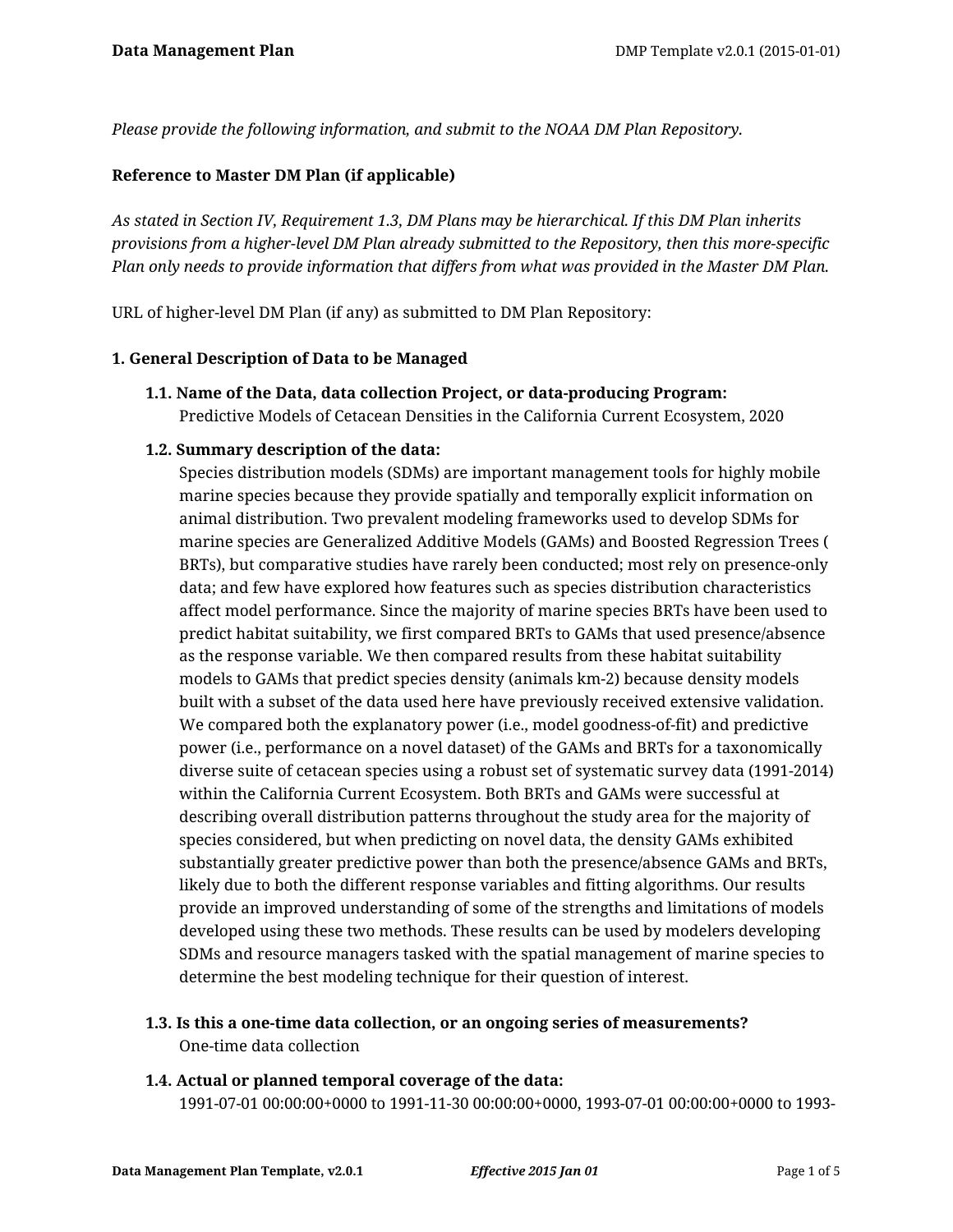11-30 00:00:00+0000, 1996-07-01 00:00:00+0000 to 1996-11-30 00:00:00+0000, 2001-07-01 00:00:00+0000 to 2001-11-30 00:00:00+0000, 2005-07-01 00:00:00+0000 to 2005-11-30 00: 00:00+0000, 2008-07-01 00:00:00+0000 to 2008-11-30 00:00:00+0000, 2009-07-01 00:00:00+ 0000 to 2009-11-30 00:00:00+0000, 2014-07-01 00:00:00+0000 to 2014-11-30 00:00:00+0000

#### **1.5. Actual or planned geographic coverage of the data:**

W: -131, E: -117.097556, N: 48.5061, S: 30.05

## **1.6. Type(s) of data:**

*(e.g., digital numeric data, imagery, photographs, video, audio, database, tabular data, etc.)* Map (digital)

# **1.7. Data collection method(s):**

*(e.g., satellite, airplane, unmanned aerial system, radar, weather station, moored buoy, research vessel, autonomous underwater vehicle, animal tagging, manual surveys, enforcement activities, numerical model, etc.)*

#### **1.8. If data are from a NOAA Observing System of Record, indicate name of system:**

**1.8.1. If data are from another observing system, please specify:**

#### **2. Point of Contact for this Data Management Plan (author or maintainer)**

- **2.1. Name:** Timothy J Haverland
- **2.2. Title:**

Metadata Contact

- **2.3. Affiliation or facility:**
- **2.4. E-mail address:** tim.haverland@noaa.gov
- **2.5. Phone number:**

301-427-8137

# **3. Responsible Party for Data Management**

*Program Managers, or their designee, shall be responsible for assuring the proper management of the data produced by their Program. Please indicate the responsible party below.*

#### **3.1. Name:**

Timothy J Haverland

**3.2. Title:**

Data Steward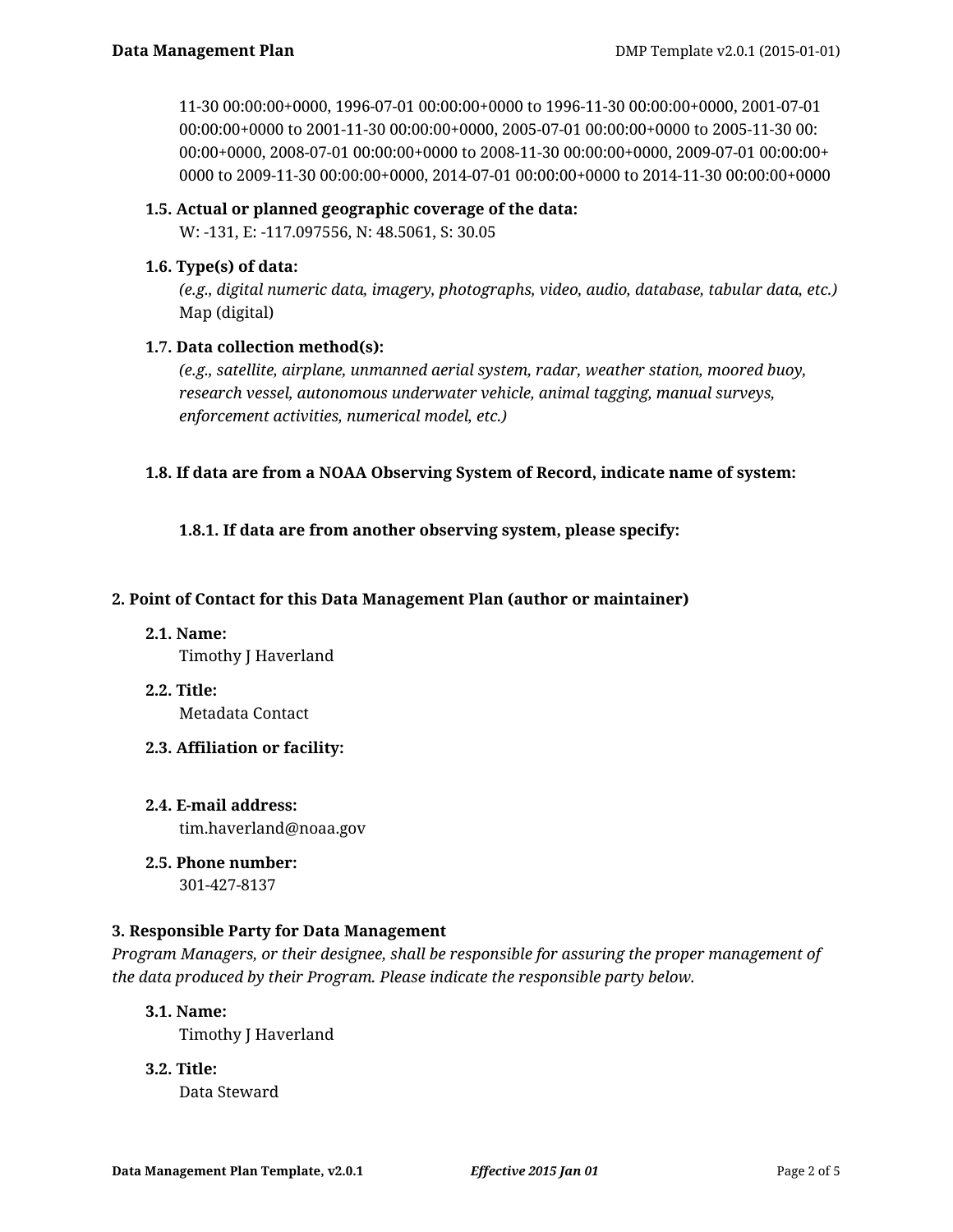#### **4. Resources**

*Programs must identify resources within their own budget for managing the data they produce.*

#### **4.1. Have resources for management of these data been identified?**

**4.2. Approximate percentage of the budget for these data devoted to data management ( specify percentage or "unknown"):**

#### **5. Data Lineage and Quality**

*NOAA has issued Information Quality Guidelines for ensuring and maximizing the quality, objectivity, utility, and integrity of information which it disseminates.*

# **5.1. Processing workflow of the data from collection or acquisition to making it publicly accessible**

*(describe or provide URL of description):*

Process Steps:

- 2020-05-11 00:00:00 - Outputs from models were assigned to cells in the study area.

# **5.1.1. If data at different stages of the workflow, or products derived from these data, are subject to a separate data management plan, provide reference to other plan:**

# **5.2. Quality control procedures employed (describe or provide URL of description):**

#### **6. Data Documentation**

*The EDMC Data Documentation Procedural Directive requires that NOAA data be well documented, specifies the use of ISO 19115 and related standards for documentation of new data, and provides links to resources and tools for metadata creation and validation.*

#### **6.1. Does metadata comply with EDMC Data Documentation directive?** No

#### **6.1.1. If metadata are non-existent or non-compliant, please explain:**

Missing/invalid information:

- 1.7. Data collection method(s)
- 4.1. Have resources for management of these data been identified?
- 4.2. Approximate percentage of the budget for these data devoted to data management
- 5.2. Quality control procedures employed
- 7.1. Do these data comply with the Data Access directive?
- 7.1.1. If data are not available or has limitations, has a Waiver been filed?
- 7.1.2. If there are limitations to data access, describe how data are protected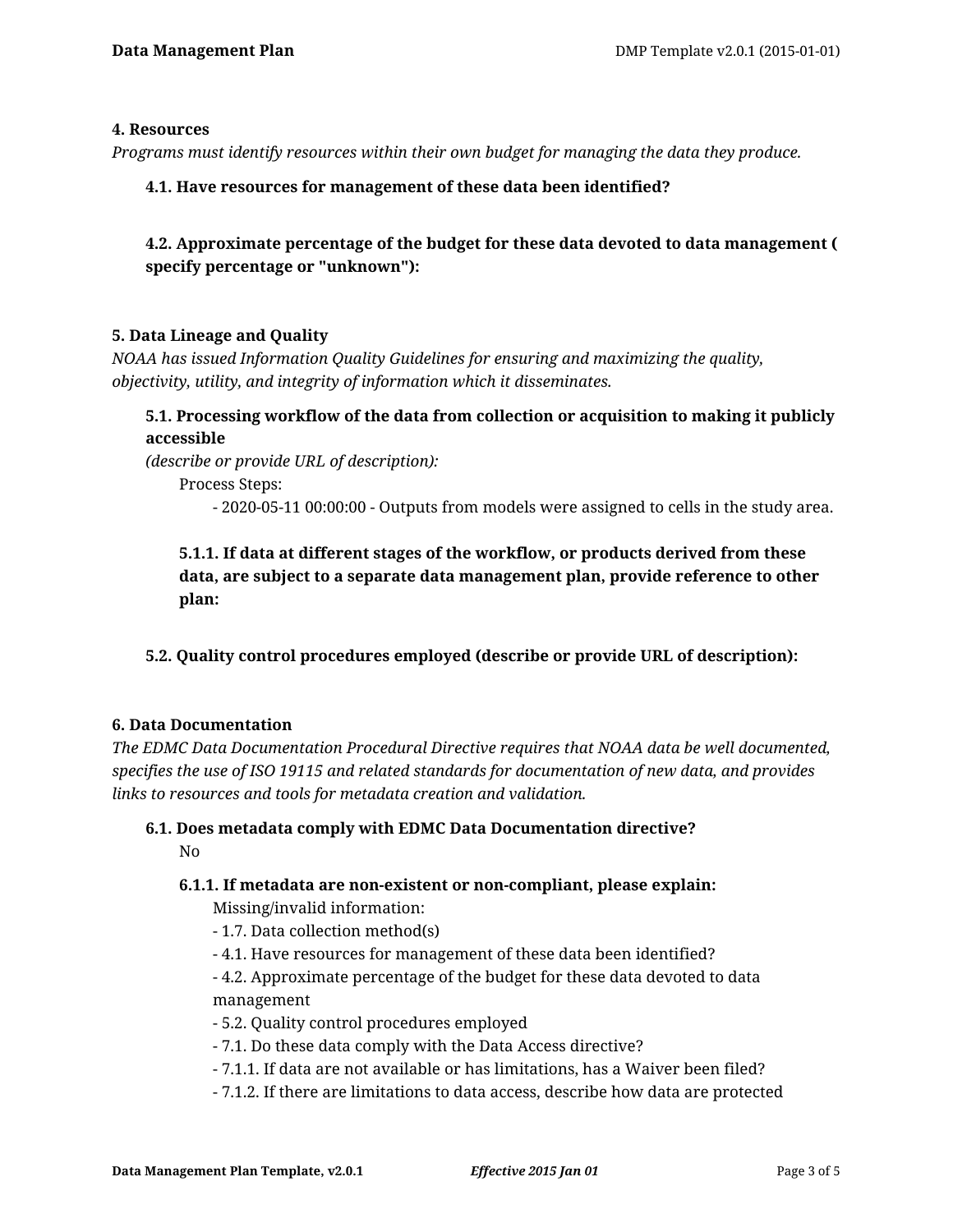- 7.3. Data access methods or services offered
- 7.4. Approximate delay between data collection and dissemination
- 8.1. Actual or planned long-term data archive location
- 8.2. Data storage facility prior to being sent to an archive facility

- 8.3. Approximate delay between data collection and submission to an archive facility

- 8.4. How will the data be protected from accidental or malicious modification or deletion prior to receipt by the archive?

# **6.2. Name of organization or facility providing metadata hosting:**

NMFS Office of Science and Technology

**6.2.1. If service is needed for metadata hosting, please indicate:**

#### **6.3. URL of metadata folder or data catalog, if known:**

https://www.fisheries.noaa.gov/inport/item/63298

#### **6.4. Process for producing and maintaining metadata**

*(describe or provide URL of description):*

Metadata produced and maintained in accordance with the NOAA Data Documentation Procedural Directive: https://nosc.noaa.gov/EDMC/DAARWG/docs/EDMC\_PD-Data\_Documentation\_v1.pdf

## **7. Data Access**

*NAO 212-15 states that access to environmental data may only be restricted when distribution is explicitly limited by law, regulation, policy (such as those applicable to personally identifiable information or protected critical infrastructure information or proprietary trade information) or by security requirements. The EDMC Data Access Procedural Directive contains specific guidance, recommends the use of open-standard, interoperable, non-proprietary web services, provides information about resources and tools to enable data access, and includes a Waiver to be submitted to justify any approach other than full, unrestricted public access.*

**7.1. Do these data comply with the Data Access directive?**

**7.1.1. If the data are not to be made available to the public at all, or with limitations, has a Waiver (Appendix A of Data Access directive) been filed?**

# **7.1.2. If there are limitations to public data access, describe how data are protected from unauthorized access or disclosure:**

**7.2. Name of organization of facility providing data access:** NMFS Office of Science and Technology (OST)

#### **7.2.1. If data hosting service is needed, please indicate:**